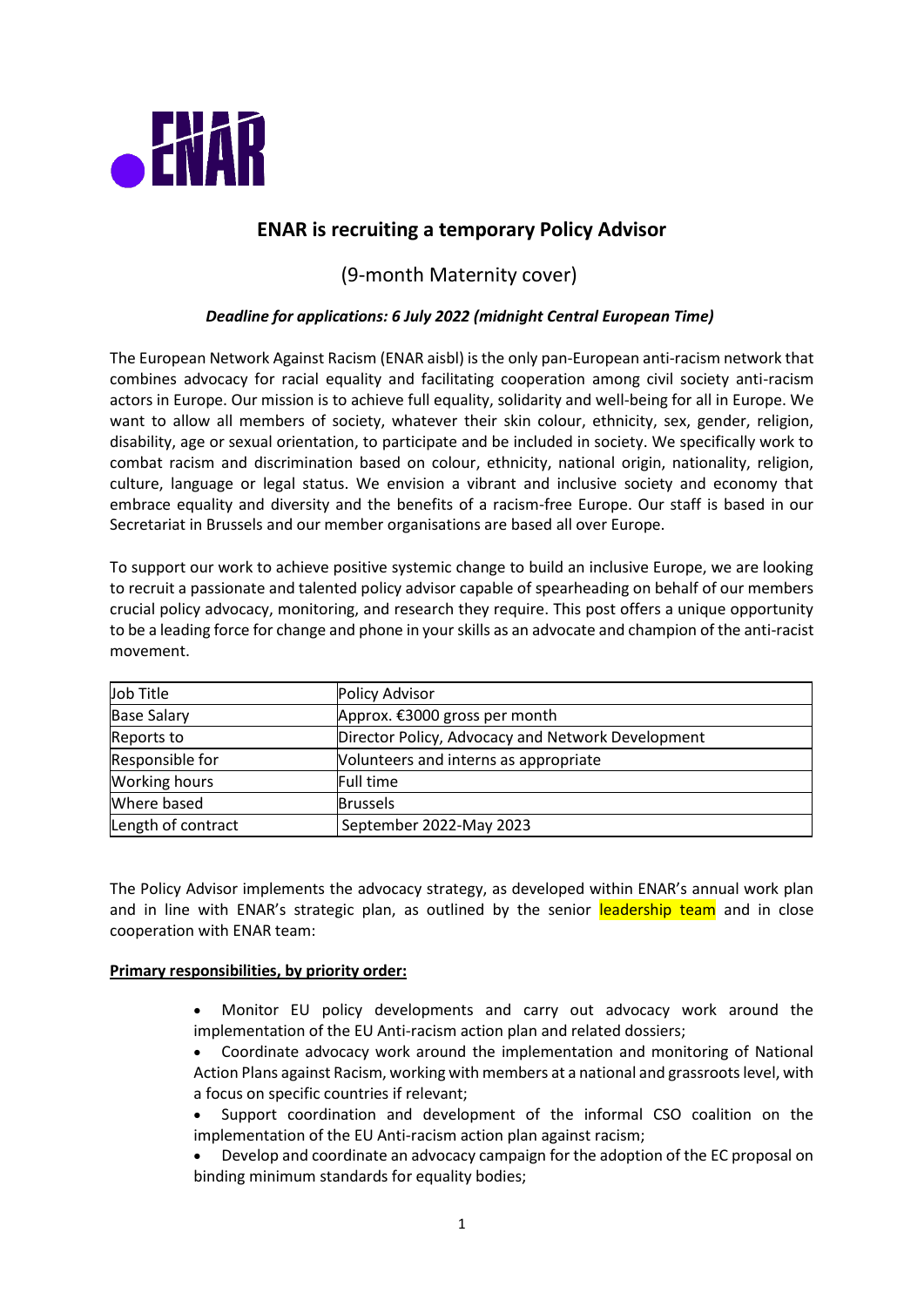• Coordinate activities related to ENAR members' working groups on National Action Plans against Racism and counter-terrorism policies;

• Liaise with civil society coalitions on fundamental rights, civic space and the rule of law to monitor developments and, as appropriate, carry out relevant advocacy work;

• Draft preliminary policy positions, policy papers and support the development and coordination of advocacy initiatives;

• In close collaboration with the Press and Communications Advisors, draft relevant communication materials in support of overall organisational communications objectives and campaigns

• In close collaboration with the Co-Directors, liaise with policy makers and politicians as well as any other relevant counterparts, when and where required;

• Support draft grant applications and final reporting;

• Work closely with the ENAR team to ensure consistency in the advocacy, communication, logistics and campaigning work.

### **General responsibilities**

• Work flexibly as a member of the Team and the organisation and undertake other reasonable duties and responsibilities at the request of the Co-Directors and other colleagues;

• Contribute to the smooth running of the organisation, working with other ENAR staff to meet the organisation's overall objectives, including strategic and operational planning, participation in periodic performance and training reviews, and contribute to organisational development where relevant;

- Attend and assist with relevant event as appropriate;
- Proactively share relevant information and expertise within the organisation.

#### **Requirements**

#### **Education, knowledge and experience**

- Educated at university level or equivalent degree or experience
- Minimum 3 years of proven track record in policy analysis and/or lobbying work at national or international level
- Prior experience working at EU level a distinctive advantage
- Very good understanding of EU legal instruments, policies and EU institutions
- Good knowledge of intersectionality anti-racism, human rights, discrimination and/or related issues.
- Extensive knowledge or at least 3 years' work experience in an NGO or similar organisation at an EU or national level a distinctive advantage
- Experience of working in a multicultural team and an international environment

#### **Abilities and skills**

- Outstanding awareness and knowledge of political dynamics and structures
- Excellent analytical skills
- Excellent drafting skills
- Good communication and presentation skills (ability to address a wide range of audiences)
- Fluency in English (speaking and writing)
- Sound organisational skills and ability to prioritise work and to meet deadlines
- Good team player, sound judgment
- Ability and willingness to travel as required